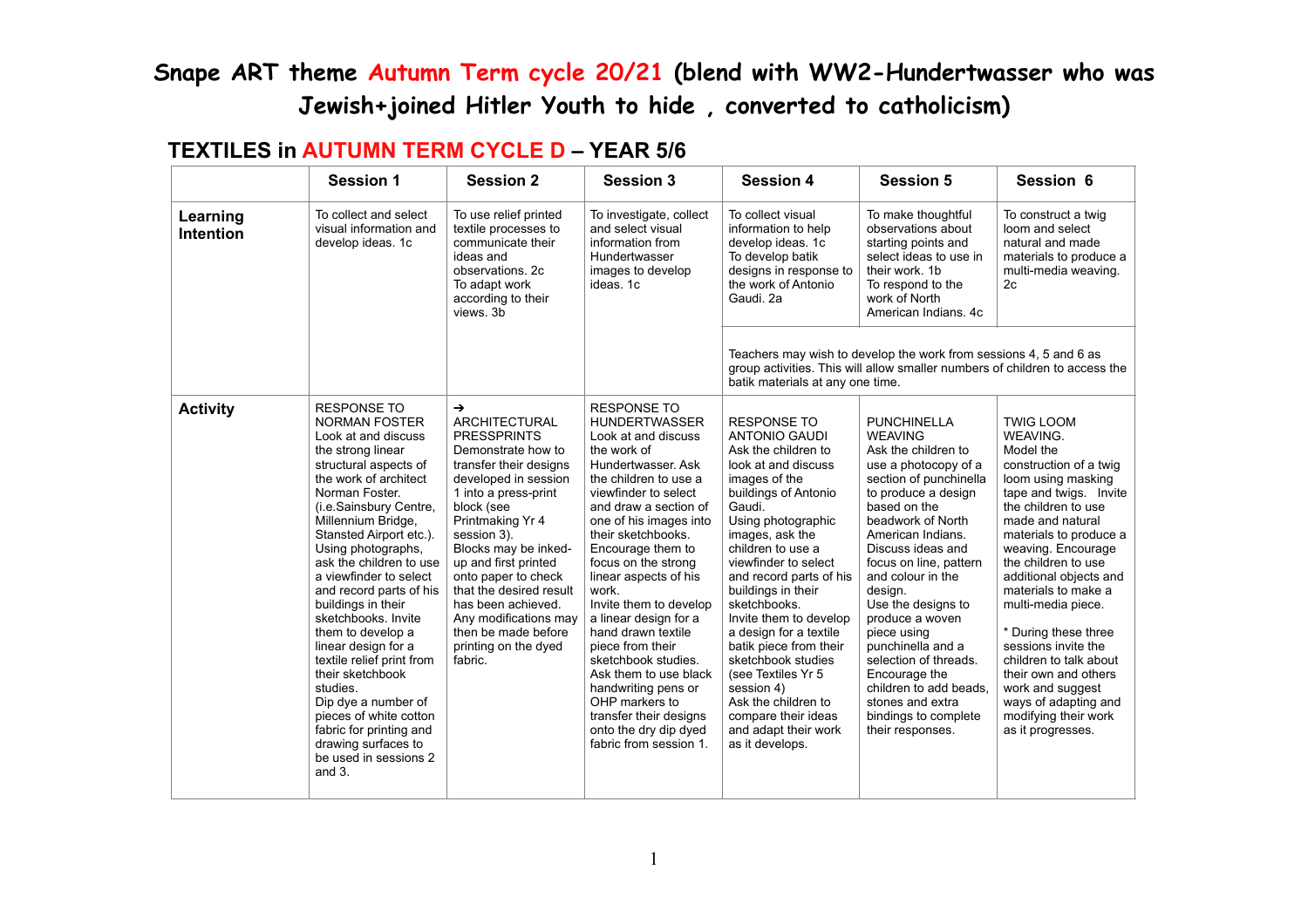#### **TEXTILES – YEAR 5/6**

| Skills, concepts,<br>knowledge and<br>understanding | Selecting and<br>recording.<br>Developing linear<br>designs.                                                                                      | Transposing linear<br>designs into relief print<br>blocks.<br>Adapting and<br>modifying work.                                 | Developing and<br>transferring linear<br>designs onto dyed<br>backgrounds using<br>graphic mark makers.                   | Selecting and<br>recording.<br>Developing and<br>transposing designs.<br>Application of batik<br>skills.                         | Designing and<br>developing intricate<br>weaving skills.<br>Responding to the<br>artefacts from a<br>different time and<br>culture.                              | Developing and<br>applying weaving<br>skills using natural<br>and made materials. |
|-----------------------------------------------------|---------------------------------------------------------------------------------------------------------------------------------------------------|-------------------------------------------------------------------------------------------------------------------------------|---------------------------------------------------------------------------------------------------------------------------|----------------------------------------------------------------------------------------------------------------------------------|------------------------------------------------------------------------------------------------------------------------------------------------------------------|-----------------------------------------------------------------------------------|
| <b>Vocabulary</b>                                   | Architecture<br>Linear<br><b>Built environment</b><br>Selecting<br>Structure                                                                      | Relief printing<br>Linear<br>Multiple<br>Response<br>Transposing                                                              | Designs<br>Transferring<br>Graphic                                                                                        | <b>Batik</b><br>Adapt<br>Modify<br>Tjanting<br>Wax<br>Resist                                                                     | Adapt<br>Modify<br>Change<br>Improve<br>Realise<br>Intention<br>Purpose                                                                                          | Loom<br>Weft<br>Weave<br>Natural/made<br>Embellish<br>Twig                        |
| <b>Curriculum Links</b>                             | $ICT - research$<br>skills.<br>Geography - built<br>environment.                                                                                  | ICT-repeated<br>patterns, flip and<br>rotation.                                                                               | Literacy - instructions,<br>explanations.                                                                                 | Literacy/PSHE/<br>Citizenship-discussing<br>and commenting<br>PSHE/Citizenship -<br>following health and<br>safety instructions. | SMSC - investigating<br>and celebrating work<br>from different times<br>and cultures.<br>$ICT - research$ .<br>scanning, image<br>manipulation and<br>designing. | Science- natural/made<br>materials.                                               |
| <b>Resources</b>                                    | Sketchbooks.<br>Press-print,<br>White cotton fabric,<br>Brusho, Brushes,<br>Viewfinders.<br>Sketchbooks.<br>Norman Foster<br><b>Google Images</b> | Non-porous inking-up<br>slabs (e.g. Perspex),<br>Rollers,<br>Black printing ink,<br>Dip dyed fabric pieces<br>from session 1. | Dip dyed fabric pieces<br>from session 1.<br>OHP pens /<br>handwriting pens.<br>Hundertwasser<br>Google<br><b>Taschen</b> | Wax pot.<br>Wax.<br>Tjanting tools,<br>Extension lead,<br>Brushes.<br>White cotton.<br>Antonio Gaudi<br><b>Google Images</b>     | Punchinella.<br>Threads and yarns.<br>Needles.<br>Beads, stones,<br>feathers etc.<br>North American Indian<br><b>Beadwork Designs</b><br><b>Google Images</b>    | Twigs,<br>Masking tape,<br>Weaving materials,<br>Feathers, stones etc.            |
| <b>Time</b>                                         | 1hour                                                                                                                                             | 1hour                                                                                                                         | 1hour                                                                                                                     | 1hour                                                                                                                            | 1hour                                                                                                                                                            | 1hour                                                                             |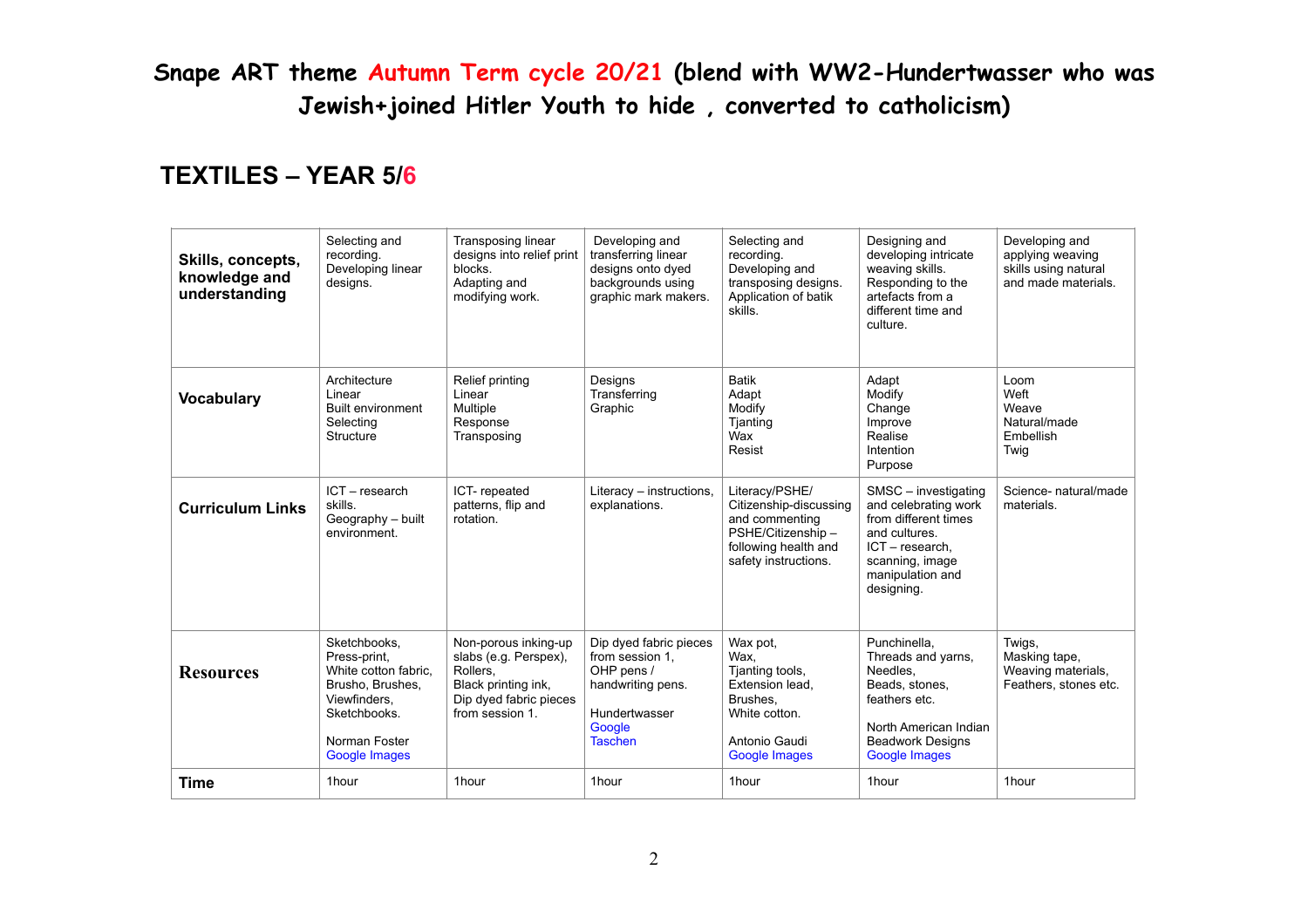### **TEXTILES – YEAR 5/6**

| <b>Expectations</b>                                                                                                                                                                                                                                                                                                                             | <b>Names</b> | <b>Next Steps</b> |  |
|-------------------------------------------------------------------------------------------------------------------------------------------------------------------------------------------------------------------------------------------------------------------------------------------------------------------------------------------------|--------------|-------------------|--|
| Some children will have made limited progress. They will be able to<br>explore ideas about the work of Norman Foster, Antonio Gaudi,<br>Hundertwasser and North American Indians. Use materials and<br>techniques to communicate ideas. Comment on differences between<br>their own and others' work. Suggest ways of improving their own work. |              |                   |  |